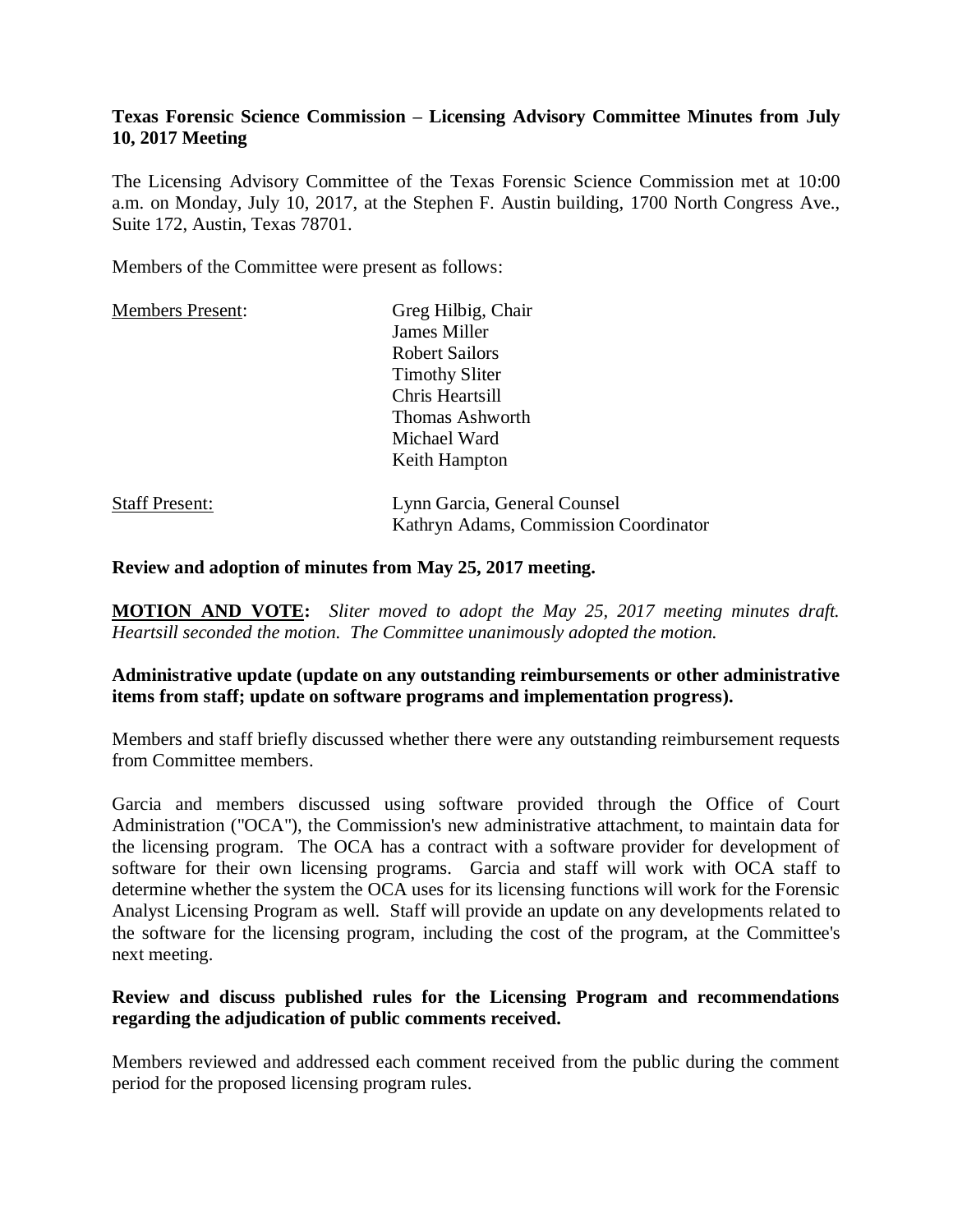Members discussed a comment requesting the LAC change or tweak the definition of forensic analyst to discourage individuals from performing technical reviews on disciplines or subdisciplines for which they have never been qualified to conduct analysis. The definition of forensic analyst is straight the statute; any change would need to come from Legislature.

Members discussed a comment that FEPAC allows for distance learning and strictly online degrees should not be allowed. The LAC believes the most prudent course is to rely on FEPAC's assessment of which academic programs merit recognition instead of discounting online programs outright.

Members discussed a comment that coursework requirements should be the same and consistent discipline to discipline. The Committee believes that is not possible as each discipline is fundamentally different. The accreditation requirements are evidence of this.

Members discussed a comment that there is no need to make statistics mandatory. The LAC and FSC fundamentally disagree with this comment. Members emphasized that there have been many examples of recent issues arising involving misunderstanding of fundamental statistical principles including but not limited to the use of probabilistic statements in testimony (DNA CPI stat; hair microscopy; GSR, etc.).

Members discussed the comment that Fellows and Diplomates of the American Board of Forensic Toxicology ("ABFT") should be exempt from the examination requirement when applying for the license and also that Fellows and Diplomates should be able to submit their annual continuing education ("CE") documentation for ABFT to count towards Commission requirements as well. Members believe the ABFT exam does not target the same subject areas as the Texas general forensic exam. This is particularly true in the Texas law-specific areas such as article 39.14(h) of the Texas Code of Criminal Procedure (*aka*, the Michael Morton Act). Moreover, the statute only allows the Commission to recognize a certification examination "to the extent the Commission determines the content required to receive the certification is substantially equivalent to the contents required" under subsection  $4-a(d)(1)(D)$ ." The LAC does not believe toxicologists who are ABFT certified should be exempt from the Texas general forensic examination because of the differences in scope and subject matter covered in the respective examinations. However, in recognition of the value of certification and acknowledging the challenging nature of the ABFT examination, the LAC discussed the possibility of offering a master level license (*see* art. 38.01 4-a(b) for statutory authority to establish classifications of licenses) for individuals who are certified by ABFT. With respect to the comments regarding CE, it is highly likely the same CE accepted by the ABFT will be acceptable to the Commission, with the exception of the ethics/disclosure coursework which is Texas-specific and will be required for renewal during each CE cycle.

Members discussed a comment that the licensing requirements are a violation of a defendant's right to call an unlicensed expert witness on his or her own behalf and that the rules are an unconstitutional (and/or statutorily ultra vires) interference with a defendant's right to use the Texas Rules of Evidence in defending his or her innocence. Garcia explained this is both (1) a misreading of the statute; and (2) an issue for the Legislature and/or Texas courts to resolve. The application of the licensing requirement tracks the application of the accreditation requirement. If a court allows a defense expert to testify on an issue and that expert is not from an accredited crime laboratory, he/she does not need to be licensed. The rule only applies to analysts from accredited crime laboratories.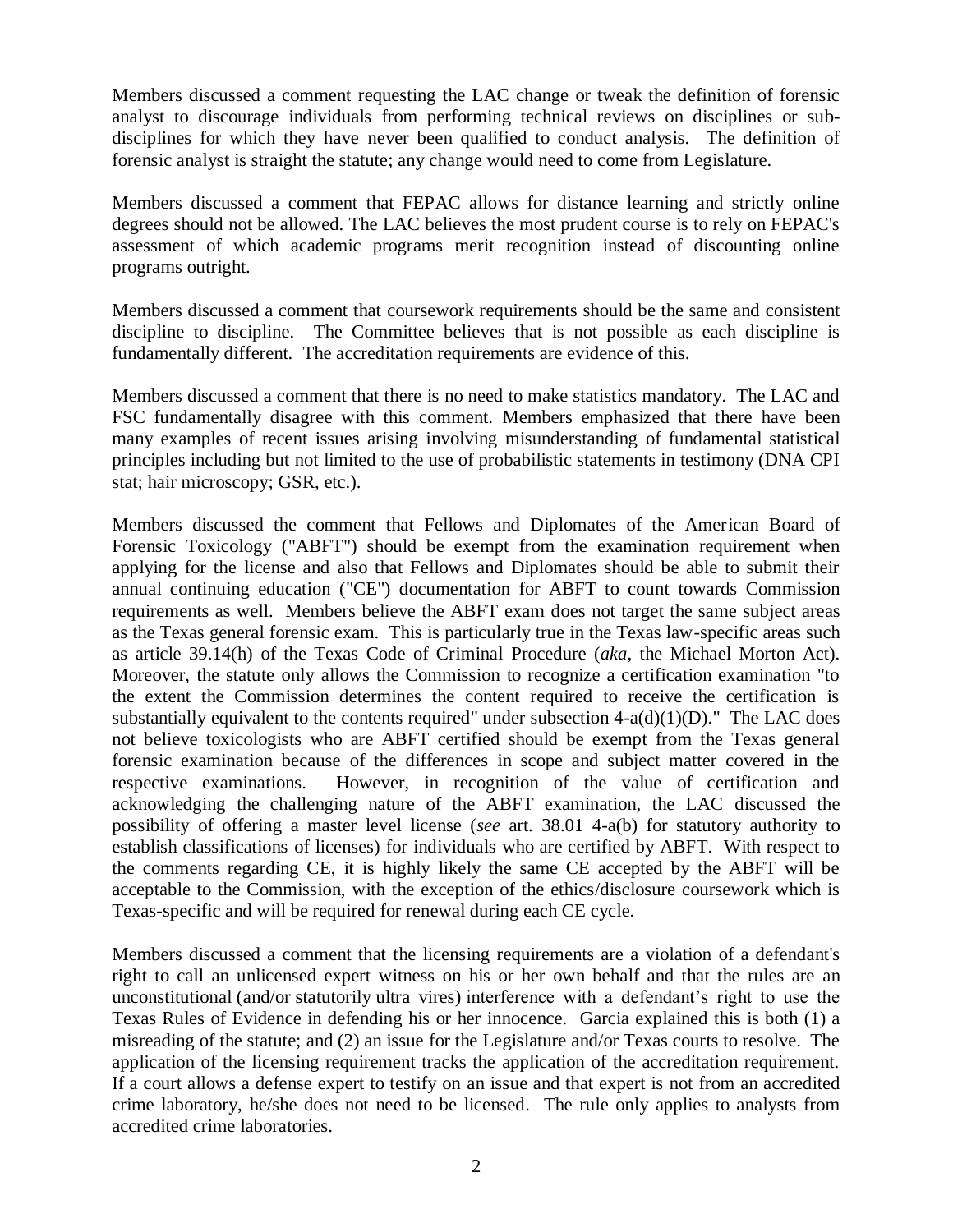Members discussed a comment that imposing the SWGTOX Appendix A requirements is problematic, because it sets up a discrepancy between the rules imposed on in-state examiners vs. out-of-state examiners. Members noted this was a common objection and made changes to 651.207 to remove the SWGTOX Appendix A requirements for currently practicing examiners and replace those with current education requirements under accreditation.

Members discussed a comment that the currently contemplated fee (\$100-150) is too high. The Commission has not yet posted a proposed rule on the fee, so adjudication of this will happen when the rule is posted.

Members discussed a comment that some seized drug analysts have biology degrees, which would mean the chemistry requirements would write them out of a job. Further, the way the chemistry courses are described are too narrow to accommodate some of the analysts' chemistry coursework. Members made changes to to 651.2017 to reflect this concern. Specific chemistry courses were replaced with current education requirements under accreditation. However, post January 1, 2019, requirement remains "a minimum of sixteen semester credit hour (or equivalent) college-level courses in chemistry above general coursework from an accredited university."

Members discussed a comment that Breath Alcohol scientists should be included in the licensing program document (and on the required accreditation lists), as they testify as "toxicologists" just as much, or more than blood alcohol analysts. The Commission has no authority under current law to include breath alcohol in the licensing program.

Members discussed a comment that the licensing program should not apply to postmortem toxicology, because postmortem toxicology is an "expert examination or test conducted principally for the purpose of scientific research, medical practice, civil or administrative litigation, or other purpose unrelated to determining the connection of physical evidence to a criminal action." Postmortem toxicology is testing ordered by a physician (the Medical Examiner). Members believe there is some ambiguity in the statutory language so the LAC recommended the Commission seek an opinion from the Attorney General's office.

Members discussed a comment that the educational credentials for toxicology should be generally consistent with those proposed for seized drugs and materials (Trace). Due to the nature of the work performed by toxicologists, the commenter believes that the specific course requirements should be broadened somewhat for toxicologists to include biological courses as well as chemistry courses. Members suggested the following change:

#### Section 651.207(c)(2)

(B) Toxicology. An applicant for a Forensic Analyst License in toxicology must have completed general or introductory level coursework in chemistry and a minimum of twelve additional semester hours (or equivalent) of coursework including a combination of organic, analytical, and instrumental chemistry; biochemistry; toxicology; medicinal chemistry; molecular biology; pharmacology; and physiology.

Members discussed a comment that Section  $651.207(c)(5)(A)$  states applicants must be routinely proficiency-tested in accordance with the laboratory's accrediting body proficiency testing requirements, and Section 651.206(2) acknowledges that some individuals who draw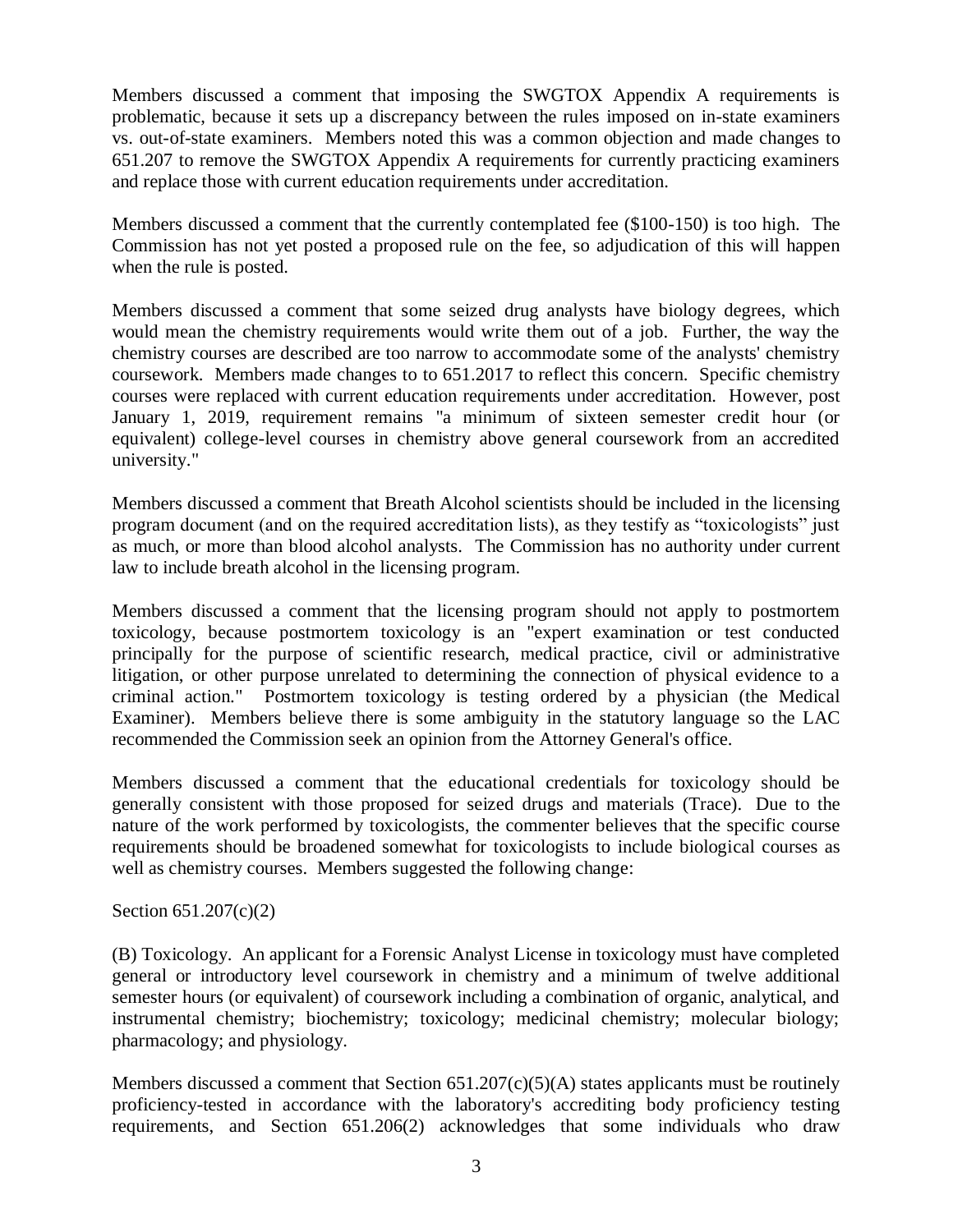conclusions, make interpretations, or tech review casework may be licensed but may not be proficiency tested. Commenters want to ensure that these two sections do not create a conflict and that it is expected that some staff will seek licensure who are not currently proficiency tested. Members suggested that one option is to change Section  $651.207(c)(5)(A)$  to read: An applicant must meet the proficiency testing requirements of the laboratory's accrediting body, but this may not be necessary since the law already says "successful completion of proficiency testing *to the extent required for crime laboratory accreditation*."

Members discussed a comment that DNA analysts in non-human DNA disciplines are exempt from the QAS document by ANAB. The reasoning they give is that the QAS document is written for those who use CODIS. Non-human DNA crime labs would never use CODIS so compliance with the QAS is waived for accreditation. Commenters asked the LAC to consider adding a qualifier in this section to allow for this waiver in the nonhuman DNA discipline for the education requirement. Members edited §651.207 to add language for non-human DNA analysts similar to what is written for forensic biology screeners.

Members discussed the concern that non-human DNA analysts may be subjected to knowledgebased competency requirements for human DNA analysts and areas in which they are not proficient. The LAC plans to revise the knowledge-based competency requirements to include a list of training areas specific to non-human DNA analysis.

Members discussed a comment that the temporary license category is vague and confusing, especially for out-of-state trace analysts who do not work a high volume of cases but whose cases may extend over a long period of time. The Committee suggested that the full Commission consider permitting a temporary licensee to work on up to 5 cases per year (including both testimony and analysis). In effect, this would eliminate all of the ambiguities, since an analyst reaching or even nearing this volume of casework could then truly justify a full license. Members made changes to the temporary license language in 651.212 to remove the one case rule and allow for the volume to be assessed on a case-by-case basis.

Members discussed whether the license should come with a designation after the licensed person's name, and after discussion, decided it should appear as "TXFA" (e.g., Robert Sailors, MS, TXFA).

**MOTION AND VOTE**: *Sliter moved to adopt "TXFA" as the abbreviated designation for a Texas Licensed Forensic Analyst. Sailors seconded the motion. The Committee unanimously adopted the motion.* 

## **Review and discuss Dr. Middleberg's letter, response draft and replacement process for seat.**

Members discussed Dr. Middleberg's resignation from the Committee and reviewed a draft response to his letter from Committee Chair, Greg Hilbig. Members also discussed how to proceed in selecting a replacement for Dr. Middleberg's seat. Roger Kahn, Texas Association of Crime Laboratory Directors President, will send out a call for nominations to private laboratories. The nominations will be reviewed by the Commission at its August 18, 2017 meeting.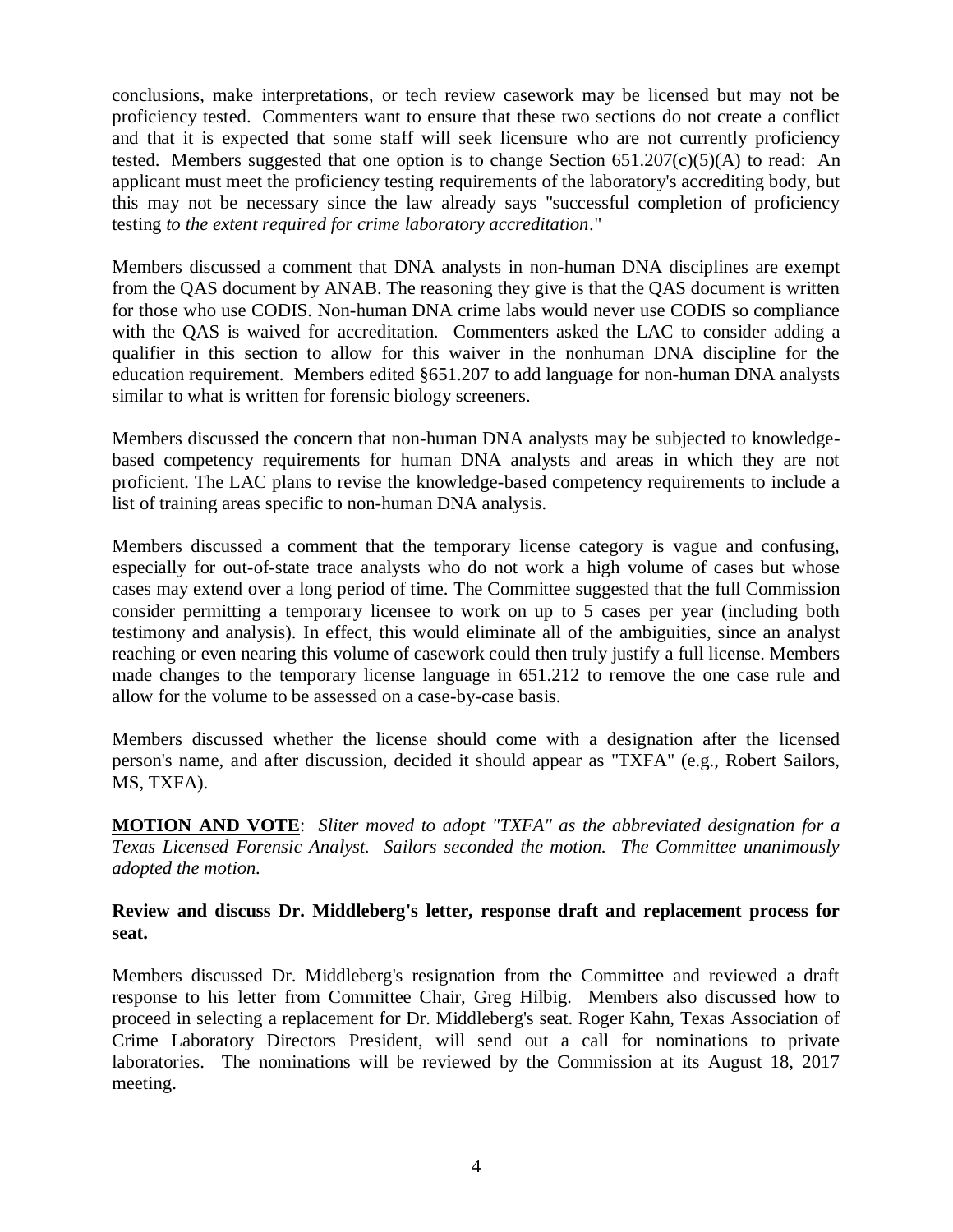## **Discussion of proposed statistics requirement for examiners applying after January 1, 2019 and development of financially accessible, online statistics course for forensic examiners.**

Members did not discuss this agenda item but will address the topic again at the Committee's next meeting.

## **Discussion of proposed general exam requirement, including exam material and question development, exam developer agreements, topics, structure and administration of the exam and contract for psychometric testing services.**

Members and Garcia discussed progress on the exam development. Garcia has reached out to Ron Smith for development of test content on court room testimony. Garcia has also reached out to Bill Thompson to assist in developing content for the human factors portion of the exam. Garcia menionted that this portion may also be developed by Commissioner Bruce Budowle and herself if the cost of an expert's services are too high. Garcia also mentioned reaching out to John Hollway from Quattrone Center for the Fair Administration of Justice for development of root cause analysis content and content related to just-culture reviews. Garcia also reported a kick-off call was scheduled with ACS, the group evaluating the psychometrics of the exam.

Members directed Garcia and staff to send a survey via Survey Monkey to potential licensees to evaluate the selected exam topics. Staff will send out the survey before the Committee's next meeting.

## **Update from the Texas Association of Crime Laboratory Directors, including discussion of any comments and feedback related to the published program rules, program summary and program timeline.**

Roger Kahn, Texas Association of Crime Laboratory Directors President, provided comment throughout the meeting on several agenda items. Roger indicated that the Committee, after today's meeting, has addressed many of the comments he received from the TACLD membership.

## **Discussion of program budget.**

Members briefly discussed the program budget, including the cost of software needed for the database that will hold information related to the program and allow examiners to access and update their profile information. Garcia is unsure what the cost of the software will be at this time but is working with OCA to determine that. Garcia and staff will provide further update on program costs/budget items at the Committee's next meeting.

#### **Consider proposed agenda items for August 17, 2017 meeting.**

Staff will circulate a proposed agenda for the next meeting.

#### **Schedule and location of future meetings.**

The Committee will meet again August 17, 2017, the day prior to the Commission's next quarterly meeting**.**